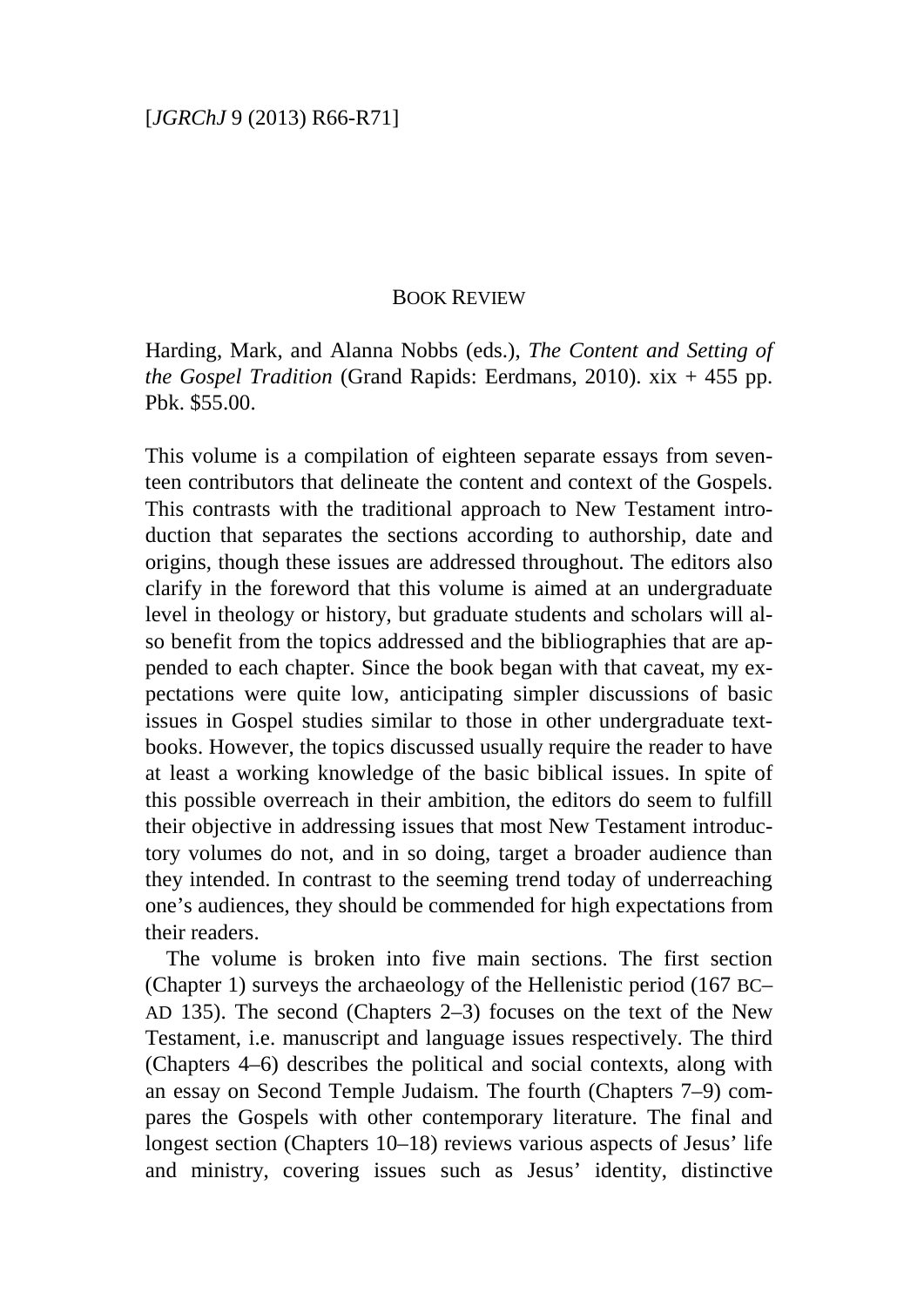features of the Gospels, the content of his teaching, and various narrative portions.

The opening chapter, entitled 'The Archaeology of Palestine', is an interesting way to begin the volume for two reasons. First, it is surprising that the only chapter that exists as its own section covers the archaeology of the New Testament, which is not discussed as commonly in New Testament studies as it is in Old Testament studies. This brings a unique approach to this textbook in comparison to other New Testament introductions. But secondly and more importantly, there is more discussion in this chapter of geography and history than what the title actually proposes. While there is some very informative material on the background, history and geography of the New Testament (specifically of the Gospels), there is not as much discussion of archaeology as I would have hoped. My expectation was to read about the various artifacts and papyri that have been discovered to date that help elucidate the social milieu and cultural context of the New Testament period (such as the documentary and literary papyri—the type of work Deissmann did in the last century). Yet, there is more discussion of the various Herods and the villages of Galilee than actual papyri and artifacts. To be fair, the chapter is not completely devoid of archaeological discussion—there are several places where the excavation of certain key cities is mentioned, and there are some very helpful insights from some findings, such as the various skeletons found near Jerusalem that illustrate the dreadful conditions of that time. One particular skeleton has been found that evidences some characteristics of Roman crucifixion, which further illumines the process of Jesus' own crucifixion. And while the author also identifies some manuscript discoveries such as the Dead Sea Scrolls and the Nag Hammadi documents, I had hoped more space would be devoted to summarize what these important documents represent for New Testament studies. It might have been more beneficial and relevant to include this chapter in the section entitled 'The Setting'.

The second section (Chapters 2–3) is on the text and language of the New Testament. For a volume aimed at undergraduates, discussing the issues of textual criticism and papyri is quite commendable. In fact, this section is a rather detailed survey of textual criticism, reviewing some important third- and fourth-century manuscripts, various approaches to methodology, and contemporary perspectives on the early (i.e. second century) Gospel text. The reader is expected to be familiar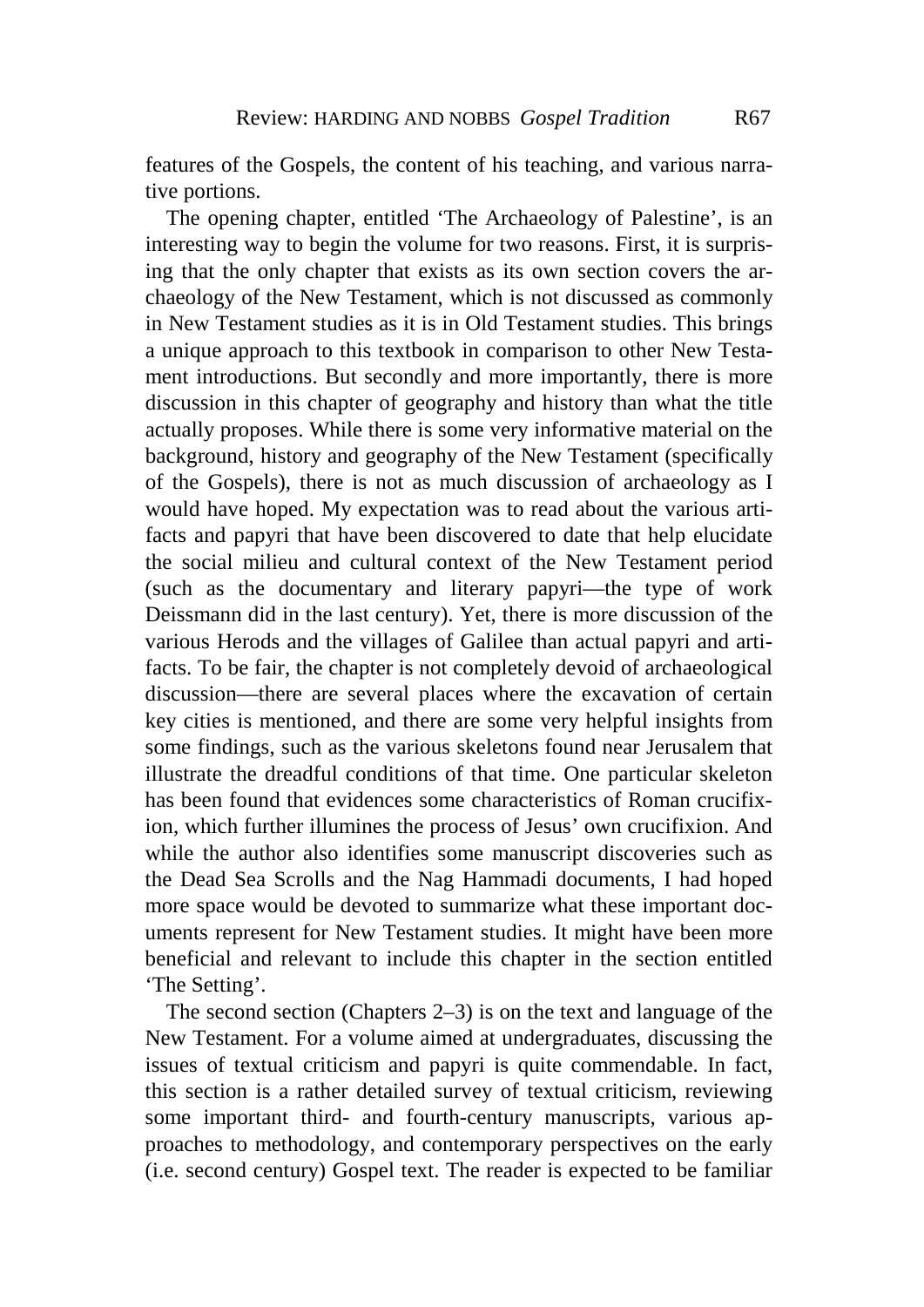with terms like 'majuscule' and 'minuscule' manuscripts, concepts that even some entry-level graduate students may not be familiar with. Again, while containing some important information, the chapter reaches beyond the level set out by the editors.

The next part of this volume (Chapters 4–6) focuses on the political and social contexts of the Gospels. The author of Chapter 4 reminds us that 'separation of church and state' is a distinctly Western mindset that was foreign to the world of the New Testament. In effect, Jesus' proclamation of the 'kingdom of God' had massive ramifications for his hearers in light of the political milieu of his day. The author outlines a brief history of the Palestinian area and its subservience to Assyria, Babylon, Persia, Greece and Rome. It is not surprising that by the inception of Jesus' ministry, the Jewish nation was more than eager to be freed from any oppression by the surrounding powers. This explains why the Jews were so amazed by the politically freeing power Jesus potentially had. Next, Chapter 5 provides a detailed discussion of social and economic factors that helps elucidate the world of the New Testament, particularly Jesus' discourses regarding the poor. The section concludes in Chapter 6 with an important discussion of Second Temple Judaism (or *Judaisms*, as the author notes, due to the plurality of ways in which the Jewish faith was practiced) including a summary of the Maccabean War, the various sects of Judiasm (e.g. Pharisees, Essenes, etc.), and the historiography of those such as Josephus, which all assist in understanding the context of the New Testament world. It appears this section is where the editors' objectives begin to come to fruition.

The following section (Chapters 7–9) describes the Gospels as they relate to the other relevant literature, i.e. the Old Testament, other early Christian documents, and non-canonical works. The first chapter in this section introduces the discussion of the New Testament use of the Old Testament, including the recent idea of intertextuality, noting the popular terms 'quotation', 'allusion' and 'echo' to refer to the degrees of reference by which the Old Testament is found in the New Testament. The next chapter discusses how the Gospels were formed and what other concurrent documents supplemented (or at least tried to supplement) the Gospels, namely the apocryphal Gospels (e.g. the Gospels of Thomas and Peter). There is also a discussion of even more 'Gospels' that either supplement or supplant the canonical Gospels (e.g.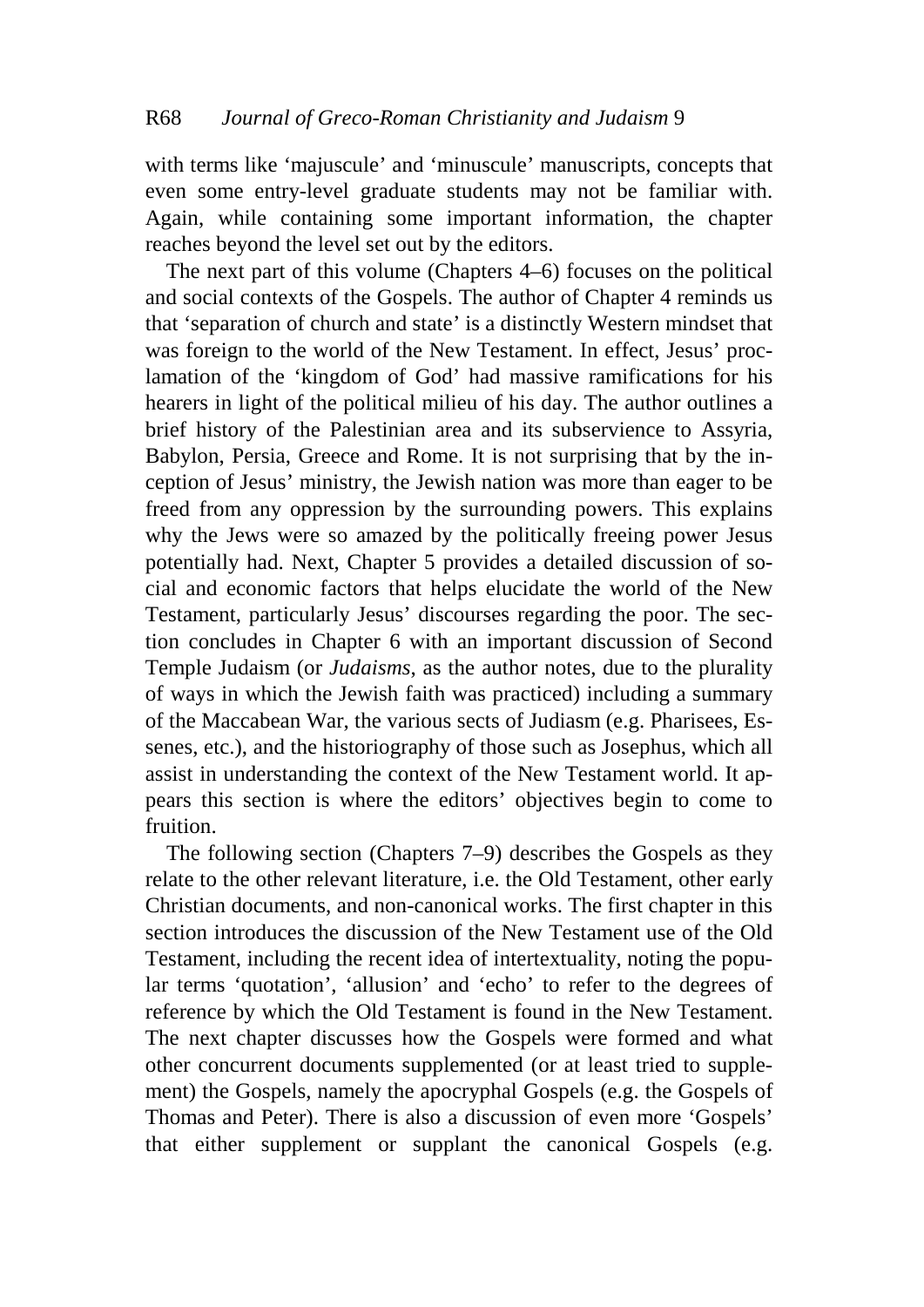*1–2 Clement* and the *Didache*). The discussion is concise and comprehensive and fits in well with the aim of the editors.

The last and longest section (Chapters 10–18) deals with some of the more thematic issues related to the Gospels. The first chapter in this section is on the historical Jesus. This is a succinct yet comprehensive discussion on the historiography of the 'historical Jesus', including more recent, up-to-date material on this important topic, such as a discussion of the recent work of Richard Bauckham, *Jesus and the Eyewitnesses* (2006). There are other chapters that contain very interesting and unique discussions for an introductory work, such as the chapter on the parables of Jesus (what function they serve in the Gospels) and the miracles of Jesus (the various views regarding their nature). This type of discussion, to my knowledge, is not typical in undergraduate introductions and is a fresh perspective on some important issues in the Gospels.

I now wish to address some overall strengths and weaknesses of the volume. The first strength is that the editors accomplish their aim in creating a unique New Testament introduction. I commend the editors of this volume for their unique approach to such a volume and for their ability to compile various essays into a cohesive unit. While topics may overlap (which is inevitable in an introduction to the New Testament that has multiple authors), the material is organized uniquely and some issues usually not addressed are presented. One example of this has been mentioned above already, the parables of Jesus, but another example is the discussion of some of the textual forms of the Old Testament, including a summary of the Masoretic Text, the LXX, and the Aramaic Targums, as well as subsequent literature such as Midrash and Pesher. Though some may argue that these lack direct relevance for Gospel study (or at least question devoting so much space to them), these nevertheless are issues the early church had to deal with and remain an important part of historical and textual study.

Another strength of this volume is the comprehensive examination of proposed subjects. Each author tends to give a detailed analysis of their own topic. I appreciate the depth, for example, of the discussion on parables, particularly in describing various approaches to interpreting them throughout history, as well as the significance of the parables in hermeneutics (i.e. their role in Jesus' teaching). I also appreciate the author's analysis that the parables of Jesus are not merely 'nice stories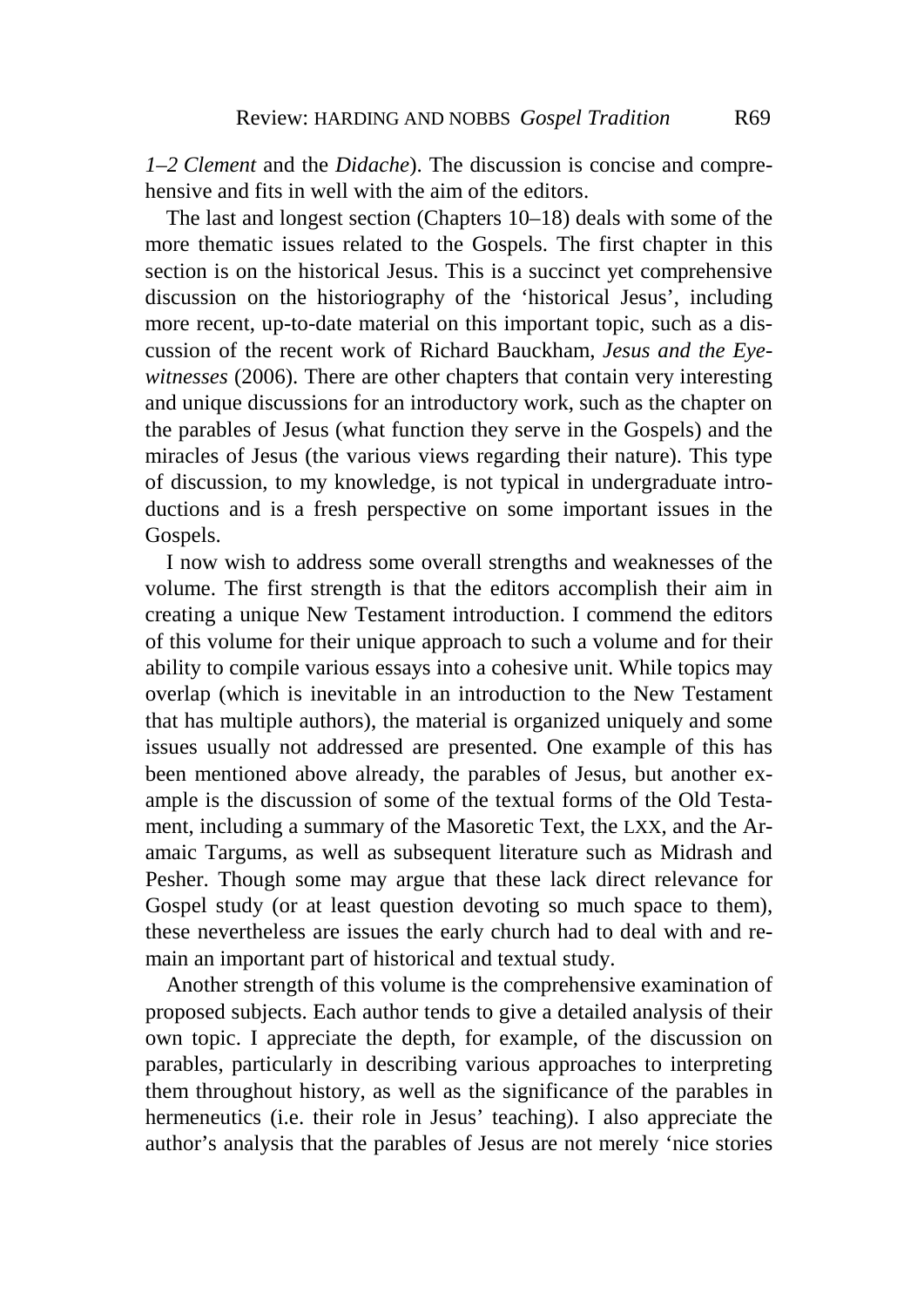designed to educate' (p. 370), but they are presented to evoke a response from the hearers, that is, to have some 'shock' value.

Having stated the strengths of this volume, here are a couple weaknesses. First is that the subject matter and depth surpass the undergraduate level, missing the goal the editors were aiming for. A student who is not acquainted with issues pertaining to textual criticism or intertextuality may easily be lost in the technical nature of the volume. For example, though intertextuality is certainly an important subject and requires response and interaction, it does not qualify as an area that needs detailed attention for an undergraduate introduction. Furthermore, while textual criticism should indeed be included in this volume, the reference to Greek terminology should not be included in an undergraduate introduction when English terms are sufficient.

Secondly, because of the multi-authored nature of this volume, the chapters vary significantly in level of scholarship, style and relative content. This is simply the inevitable byproduct of having multiple authors write in a single volume, but the differences seem to be significant enough to warrant mention. For example, on the one hand, Chapter 6 on the Gospels and Second Temple Judaism is a detailed but succinct overview of the history containing some helpful information pertaining to the subject of the chapter. It is logically divided with various sub-headings. On the other hand, Chapter 3 on the language of the New Testament contains no identifiable sub-divisions, although this is not to say that there is no logical structure to the essay. It would be helpful to the reader to have some sub-headings included. For example, the author's main objective is to examine the contribution of two main sources for understanding the language of the New Testament: (1) documentary papyri and (2) inscriptions (p. 63). Those simple headings would have sufficed, including possibly headings for introduction and conclusion.

Despite some criticisms, however, this volume is a helpful and up-todate resource for some issues in the New Testament, and it contains a variant organizational structure that most introductions do not utilize. There are many useful articles in this volume that contain detailed information that helps elucidate some of the major perspectives on a particular subject. I would suggest that the best use of this volume is actually at the graduate level, for students who have a basic understanding of introductory New Testament issues. Perhaps in a subsequent edition of this volume, the editors could consider omitting their statement